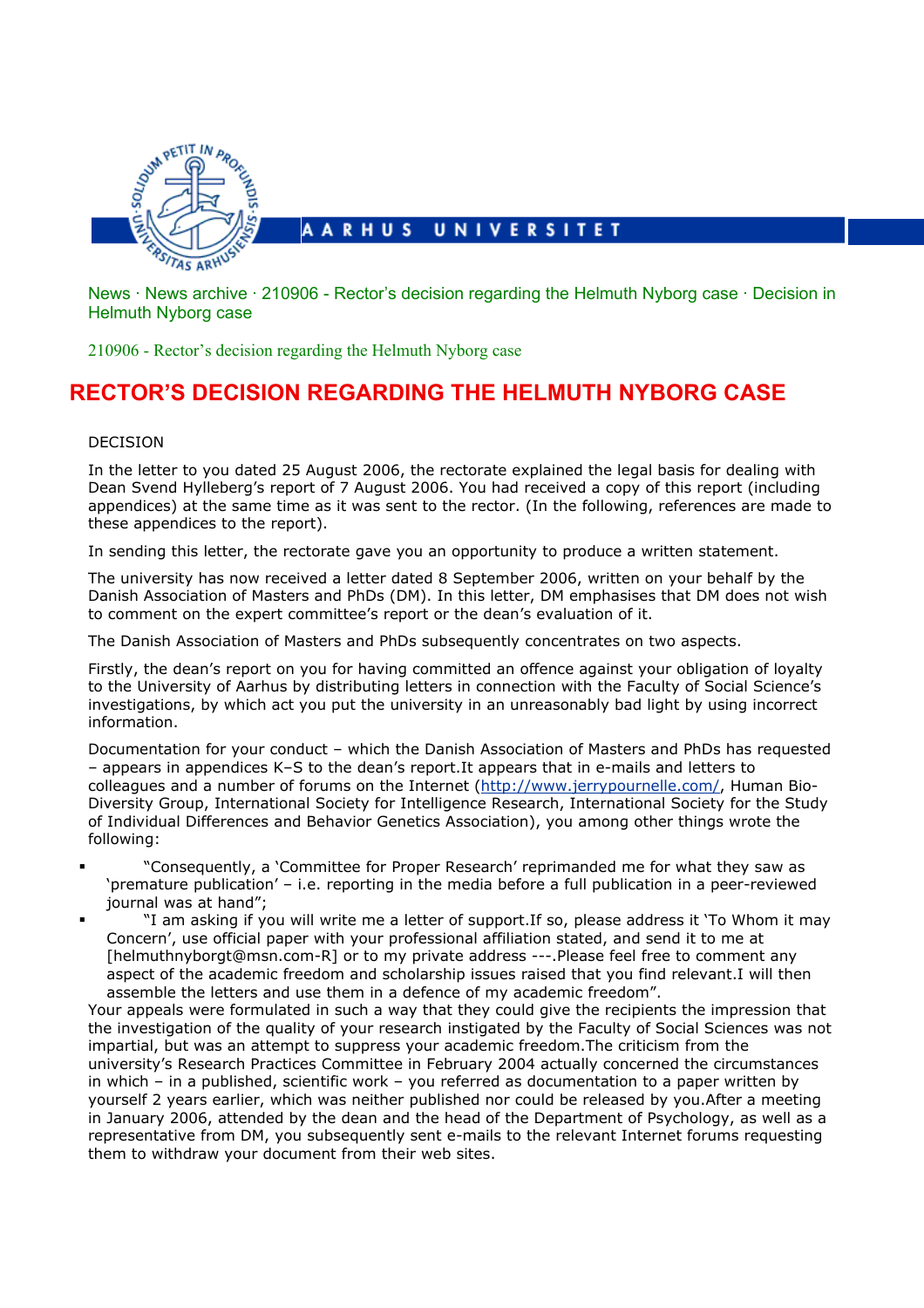I agree with the dean's evaluation (letter of 16 March 2006 to the Danish Association of Masters and PhDs, appendix S[a]), according to which you have not been loyal to the university, as you have used an incorrect basis to give the impression that the university does not live up to its central value of ensuring freedom of research.In agreement with the dean, I find that what has taken place is extremely regrettable, but I have noted the dean's assessment that the matter of disloyalty is less serious than the research matter (cf. minutes of the meeting on 7 June 2006, page 1, foot of the page [appendix I]).

With this background in mind, I have decided not to pursue the question of disloyalty.

Secondly, DM states that you have expressed to DM your wish that the Danish Committees on Scientific Dishonesty (DCSD) investigate the scientific status of your research regarding sex-related intelligence. On the basis of this, DM requests that the University of Aarhus should suspend this case until DCSD has produced a statement. My assessment is that the dean of the Faculty of Social Sciences has carried out a thorough, professional evaluation of your undertaking of the research project "Sex-related differences in general intelligence". This evaluation was conducted by an expert committee (as you yourself previously suggested). I therefore find no basis for suspending the preparation of this case until a statement has been produced by DCSD.

My decision in this matter is made on the basis of Dean Svend Hylleberg's report of 7 August 2006 with appendices; among which, first and foremost, the expert committee's report of 16 March 2006 (appendix B).

I share the dean's assessment that you have not lived up to basic requirements for scientific integrity and good research practice, as you have displayed grossly negligent behaviour that includes an unjustifiable misrepresentation of your own scientific efforts and results.

You have thus displayed grossly negligent behaviour in carrying out your duties:

- by publishing results of a study based on a completely insufficient description of the study's design:
- by very inadequate monitoring of a study;
- by describing the basis of published studies that are not only inadequate, but also incorrect in a number of places;
- and by documenting a completely insufficient knowledge of the application and limitations of the statistical methods used.

This assessment is based on the documentation submitted, which is included in the report in the form of 10 specific points.

These decisive points are quoted below:

1. *Nyborg has not displayed the required attention to detail in his monitoring of the Skanderborg project. Among other things, Nyborg has indicated for several years that the analysis of adults was based on 52 persons and not 62 persons. Nyborg asserts on page 1 in appendix C and page 1 in Appendix U that the use of N=52 is a misprint in the conference contribution (2001). An error that was corrected in the final published article from 2005. For several years, however, Nyborg believed that 52 was the correct extent of the random check. In the edition of Nyborg's article that was submitted to PAID on 5 January 2004 (see appendix A, sub-appendix 4), Nyborg writes on pages 6–7: "The present analysis is based on the subsample of an equal number of all males and females that had been tested only once and for whom WAIS and all the other data were available (see below). This subsample consisted of 26 females (mean age 17.34, SD 1.87) and 26 males (17.45, SD 1.78)". In the same article Table 2, the statement "26 male and 26 female adult subjects on 20 tests" is repeated. In the published article from 8 June 2005 (see appendix A, sub-appendix 22) page 500, it says: "The first part of the present analysis is based on the sub-sample of 31 males (mean age 17.4, SD = 1.8) and 31 females (mean age 17.3, SD=1.9) for whom WAIS and all other test data were available. Later analysis included children as well (Section 5)". As the calculations of mean value and standard deviation are not altered apart from reducing the number of figures, while the 26 females and the 26 males are altered, Nyborg has thus believed for several years that the 52 persons accounted for the correct extent of the random check, which is why the committee writes: "It seems that Nyborg does not monitor*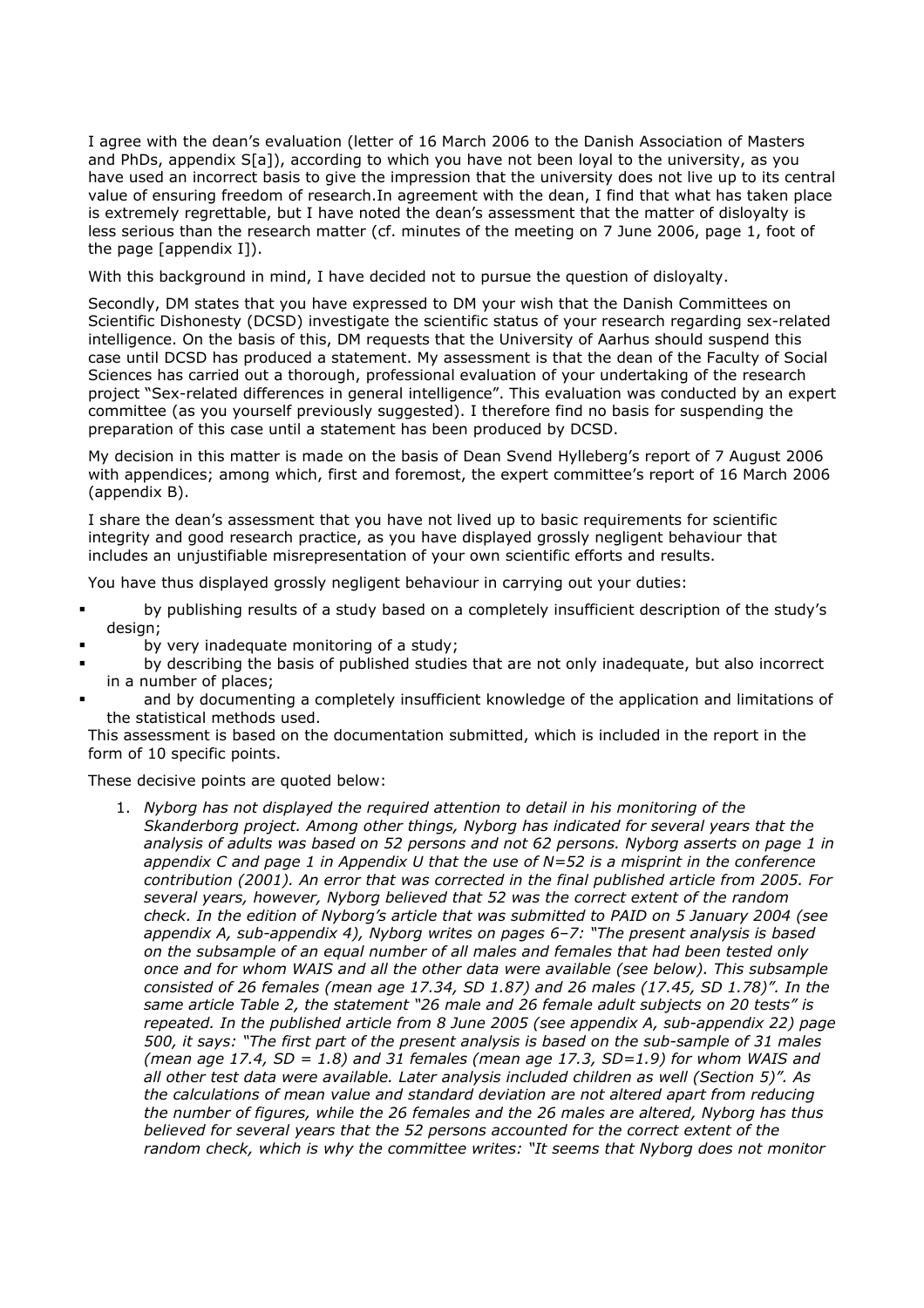*the activities of these assistants closely enough to be sure which data set is being analysed at each particular time" (appendix B, page 6).*

- 2. *There are a number of places in Nyborg's accounts where there are statements that are not correct. In chapter 10 of "Sex differences in g", written by Helmuth Nyborg and published in the book "The Scientific Study of General Intelligence. Tribute to Arthur R. Jensen", which was edited by Helmuth Nyborg, it says (see appendix A, sub-appendix 3, page 208): "Data on children participating in the cross-sectional parts of the study were included in the present analysis". This is incorrect, as children from the first cross-sectional study in 1976 contribute no data whatsoever, cf. minutes of meetings with Nyborg (see appendix A, subappendices 11 and 14). This sentence continues: "as were data on children participating in the longituditional part of the study, but who had been examined only once". However, the frequent use of repeated measures in the longitudinal study reveals that, contrary to what is stated, data stemming from repeated studies of the same children are also included. In addition, "The particular selection procedure resulted in a total of 376 children and adults". This is also incorrect because the data included amount to 62 + 219 at the most, i.e. 281 persons. And "All subjects were exposed to a large and varied battery of 20 or 21 ability tests". If one confronts this information with the large blank areas in the data matrices used (appendix A, sub-appendix 9) it is seen that this statement is not correct either.*
- 3. *Another sign of negligence is the repeated use of a number of abbreviated formulae for "the point biserial correlation coefficient". [see the committee's report (appendix B)]. Furthermore, the committee does not find that Nyborg has at any time accounted for the design of the study to a satisfactory extent.*
- 4. *In spite of a very significant dropout problem in the study, possible reasons for this and the consequences of it regarding the analysis carried out are not discussed in Nyborg's publications about the study, apart from one single sentence that is repeated in the book from 2003 (appendix A, sub-appendix 3, page 208) and in the published article (appendix A, sub-appendix 22, page 500), where it says, "No particular pattern of reasons for refusing to participate could be spotted in retrospect". However, in Nyborg's comments of 9 May 2006 on the committee's report (see appendix C), it says: "The loss of subjects in the present study was perhaps primarily due to a growing resistance to blood sampling (for hormone measurement) and nude photography (to establish Tanner-Whitehouse pubertal stages)". That such a conjecture should first arise after the book and the article had been published seems unlikely, and in this light, it is quite remarkable that the conjecture regarding the reasons for the significant dropout was not both investigated and made the subject of an indepth discussion in the published works. As the committee states (see appendix B, page 9), "It is standard in investigations with dropout that care must be taken to ensure that the dropouts does not introduce bias. We have not registered any indication that Nyborg is aware of this basic problem, and the reader is never alerted to the mixed and unsatisfactory composition of the data set".*
- 5. *In the light of the considerable dropout rate and the long period the study took, Nyborg's repeated assurances that the data collection is still taking place also contribute to the impression that the design of the study is confusing and inadequate, cf. the committee's comments (see appendix B, page 7).*
- 6. *Finally, the committee would like to see a discussion of the extensive use of "mean substitution" because "the use of the N=325 data set for children involves mean substitution to such a degree as to make the results strongly questionable" and regarding "repeated measurements on some of the children" (see appendix B, page 9).*
- 7. *Nyborg's continued refusal to allow other researchers access to his data is a breach of both common good practice and the regulations set out by the Danish Social Science Research Council (DSSRC). It states in these regulations that: "The researcher shall not only publish his results, but shall also make it possible for potential critics to verify whether the results are based on the underlying information material. This should therefore be kept for a reasonable period of time and be made accessible to scientific assessors ... Publication of conclusions or partial results before the study has been completed and is accessible as stated should only take place in exceptional circumstances".*
- 8. *As a further indication of the inadequate documentation and lack of attention to detail on the part of Nyborg, the committee states (appendix B, page 14), that it has not been possible to reproduce Nyborg's results precisely, but that the same qualitative results are*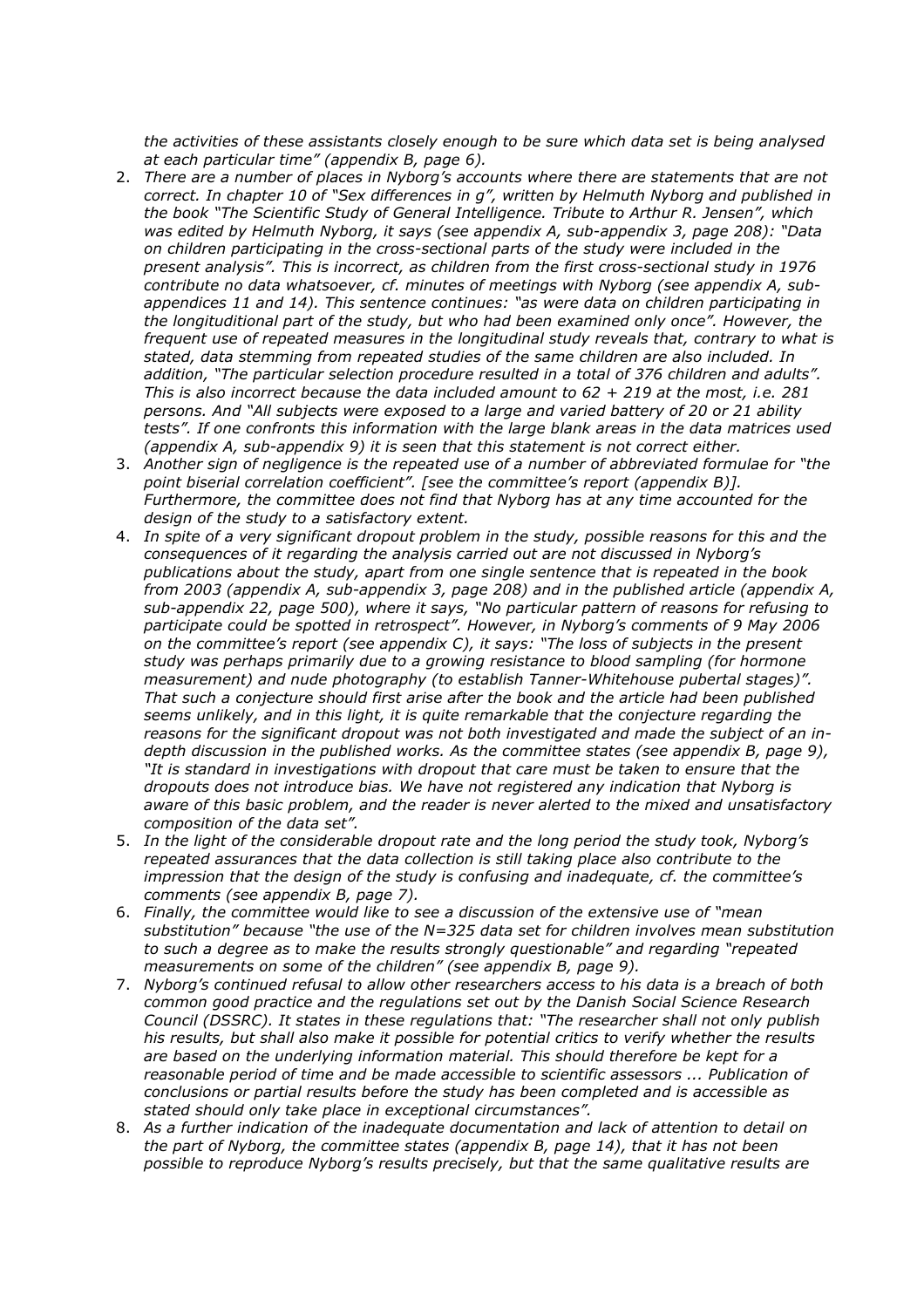*nevertheless achieved. In addition, it is pointed out that Nyborg uses the classic test that a correlation is zero even though a "factor loading" is not a correlation, so that the classic test is inapplicable.*

- 9. *Factor analysis and hierarchical factor analysis in particular account for a significant part of Nyborg's analysis apparatus. In spite of this, Nyborg's understanding of this analysis apparatus appears to be completely insufficient and so limited that the committee can write that the factor analysis used is altogether unable to provide the answer to the questions asked. The committee states (see appendix B, page 15): "One cannot tell if the differences in the means of the 20 test variables are due to a difference in the g-factor or due to a difference among the primary factors" and page 16: "The committee finds that a sex difference in the g-factor cannot be identified using the hierarchical factor model. The committee furthermore finds that the measure used by Nyborg is of the same nature as previous measure of general ability (a weighted average of effect sizes) and therefore flawed in the way described by Nyborg himself". The fact that Nyborg's knowledge regarding factor analysis must therefore be regarded as being extremely limited is emphasised by his comments on the committee's report (see appendix C, page 4), where he writes: "Nowhere do I claim that my version of the g-factor method avoids the inherent unidentifiability problem nor that it avoids the problem. What I claim is rather that this approach minimises the contamination problem relative to other types of factor analyses". To assert that an estimate of an unidentified parameter is better, less contaminated, or worse than another estimate of an unidentified parameter is the same as asserting that, when the only thing we know is that x+y=12, then x=4 is a better solution than x=2, even though the solution for x is all the points on the line x=-y+12. One cannot, of course, identify x in the basis of the only information that x+y=12. That this inadequate identification should be a controversial and very technical argument, as asserted by Nyborg (see appendix H, page 2), also seems extremely remarkable, as the identification problem is part of the basic curriculum of a number of bachelor degree programmes in social sciences.*
- 10. *The fact that Nyborg either has not understood the limitations of factor analysis or ignores them and fails to discuss them causes the committee to also state: "that since the hierarchical factor analysis involves a number of choices it is good scientific practice to discuss robustness of the results under various choices" (see appendix B, page 17).*

I find that you have not lived up to the obligations set out in the Statute relating to civil servants, Section 10 by, as stated, exhibiting grossly negligent behaviour in connection with preparing and monitoring the study concerned, and with using its results.

I thus find that you are guilty of official misconduct. Certain of the disciplinary punishments that can subsequently be applied, cf. the Statute relating to civil servants, Section 24, demand the implementation and completion of an official investigation. However, I regard this case as having been thoroughly examined and, for this reason, therefore find no need for further investigation.

In addition, I find that the matter raised concerns a clearly defined area of your duties as a professor, and that the report does not include any part of your other scientific production or other activities (teaching, etc.)

My decision regarding disciplinary punishment is therefore to issue you

## **a severe reprimand.**

The university hereby regards this matter as concluded.

My decision is final, made pursuant to the Danish University Act, Section 45(3), and a complaint cannot be made to any other administrative authority.

The conclusion of this case means that your suspension from duty is also revoked. The practical questions regarding your resumption of service should be arranged with Per Henriksen, Head of the Faculty of Social Sciences Secretariat. Kindly contact Per Henriksen to arrange a meeting about this.

Kind regards Lauritz B. Holm-Nielsen Rector